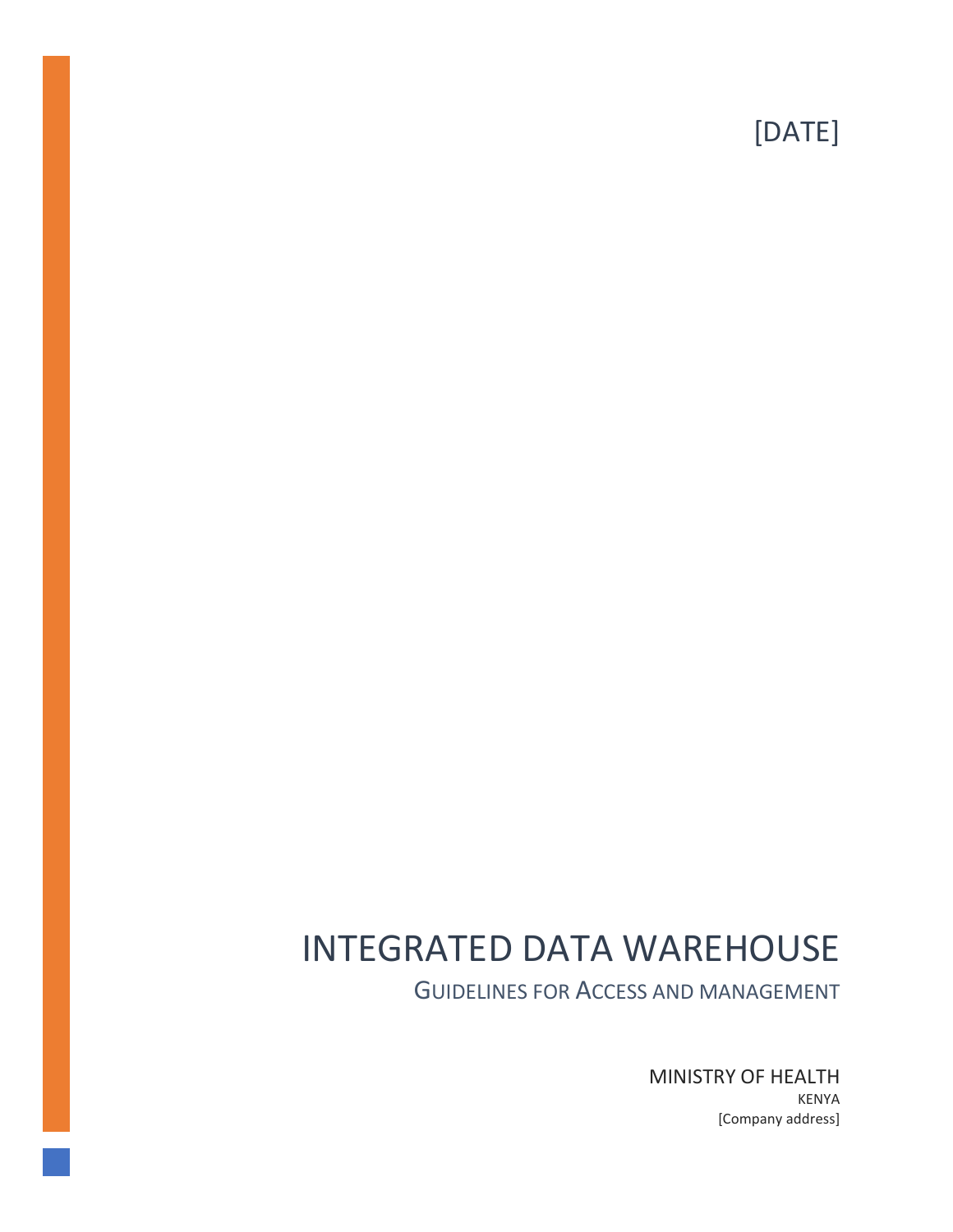### NATIONAL DATA WAREHOUSE ACCESS MANAGEMENT GUIDELINES

## Contents

<span id="page-1-0"></span>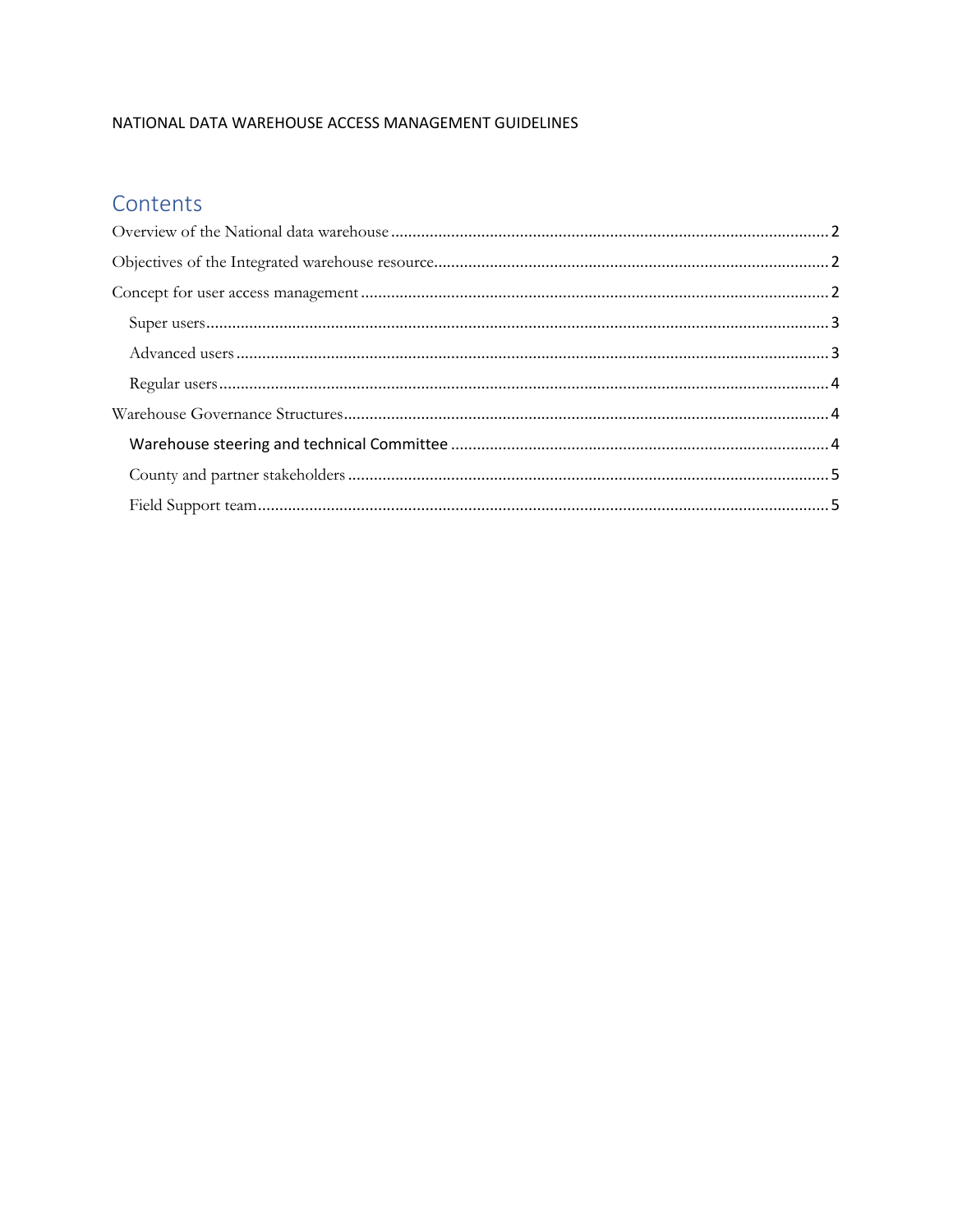# Overview of the National data warehouse

The national Data warehouse is an on-line repository for individual level data from EMR sites and other individual level repositories in the Country. The Database is hosted at the national AIDS & STI Control Program. The initial source systems for the National data warehouse are electronic medical records systems in use at health facilities across the country.

The national data warehouse hosts de-identified longitudinal records of active and inactive clients who received services at health facilities providing HIV care and treatment using EMRs across the country, A majority of the EMR sites are hosted in MOH owned facilities and PEPFAR supported health facilities. A number of facilities that do not receive funding from PEPFAR also host their data in the National data warehouse

# <span id="page-2-0"></span>Objectives of the Integrated warehouse resource

- 1. To promote the use of EMR data by off-site program managers
- 2. To support Monitoring of EMR implementation status at sites supported by HIS partners
- 3. To disseminate the program status and performance to local and international stakeholders

### <span id="page-2-1"></span>Concept for user access management

The National data warehouse hosts individual level data stripped of core Identifiers, though made difficult, it is still possible to re-identify clients using the clinical and demographic information that is retained within the individual records. To mitigate this, measures have been put in place to restrict access to the line-listed information while allowing the partners and other users to access the processed information.

The user access management guidelines define procedures and the different levels of access to the National data warehouse to users and the warehouse management teams. A core team of users at national level will manage the warehouse resource and be tasked with approving stewards at organizational level. Each steward will be responsible for nominating individuals with advanced level access to the National data warehouse live section; that hosts the line-listed clinical information

The User access guidelines have been designed to limit access to the line listed data to nominated individuals who have near-direct role in supporting individual sites. The User access categories have been listed below.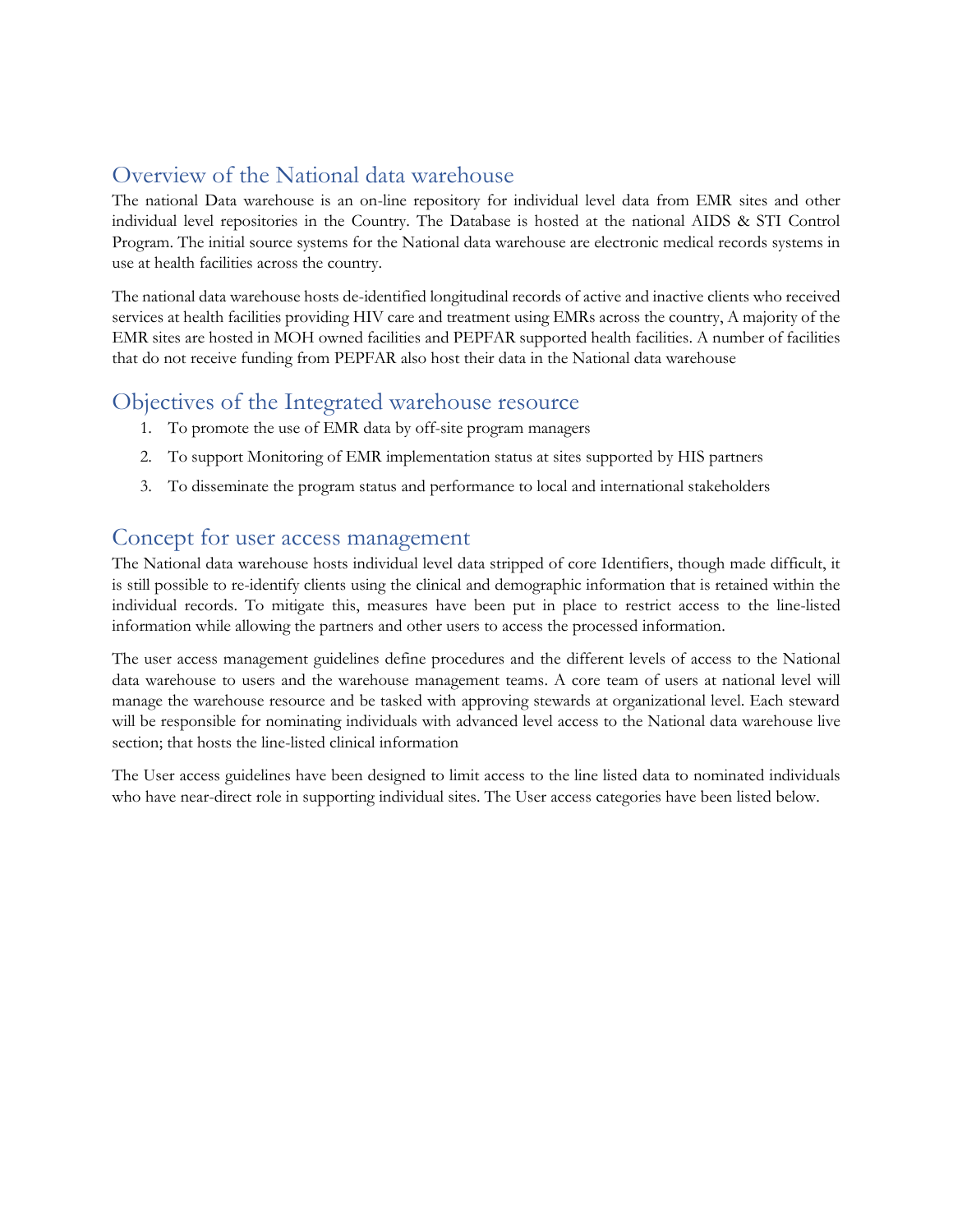#### **User access categories and membership**

| Super-users                                                                                                                                                                                                            | <b>Advanced users</b>                                                                                                                                                                                                | <b>Regular users</b>                                                                                                                                   |
|------------------------------------------------------------------------------------------------------------------------------------------------------------------------------------------------------------------------|----------------------------------------------------------------------------------------------------------------------------------------------------------------------------------------------------------------------|--------------------------------------------------------------------------------------------------------------------------------------------------------|
| <b>STRUCTURE</b><br>Core Warehouse<br>management team<br><b>FEATURES</b><br>Leadership<br>MOH (NASCOP)<br><b>Membership</b><br>CDC/USAID,<br><b>SDIPartners, HIS</b><br>partner<br>HIS(Palladium)<br><b>Developers</b> | <b>STRUCTURE</b><br>Organizational<br>stewards<br><b>FEATURES</b><br><b>Membership</b><br><b>MOH</b> stewards<br>(county/Facility)<br>Partner stewards<br>(SDIP)<br><b>HIS Stewards</b><br><b>Palladium Advisors</b> | <b>STRUCTURE</b><br>Regular users<br>(Unafilliated)<br><b>FEATURES</b><br><b>Membership</b><br><b>Regular Users</b><br>(Affiliated to<br>organizations |

#### <span id="page-3-0"></span>Super users

Enjoy unrestricted access the national data warehouse but also have a responsibility of approving stewards, and steering content and development work for the warehouse resource. Responsible for guiding development of the National data warehouse and determining the policies governing the warehouse resource. They will define capacity building needs and oversee capacity building and responsible use of the resource. They will have

- Unrestricted access to line-listed data for all sites
- Determine the categories of user access rights
- Add or remove advanced users
- Can buy Tableau and use it to generate and publish new dashboards and edit existing dashboards
- Will receive proposed dashboards, review and publish any proposed dashboards to the main site

#### Users with this level of access

*National Core Warehouse management team*

- The MOH team at NASCOP (Nominees from SI Unit and Treatment)
- HIS Development and Warehouse content management team at the HIS partner organization

#### <span id="page-3-1"></span>Advanced users

Enjoy the same level of access to the super-users but may not perform warehouse management functions, they will be responsible appointing individuals and implementing the organizational policies for approving access to the integrated data warehouse in line with warehouse guidelines. The advanced users will participate in defining capacity building goals for other users and promote the use of the National data warehouse resource.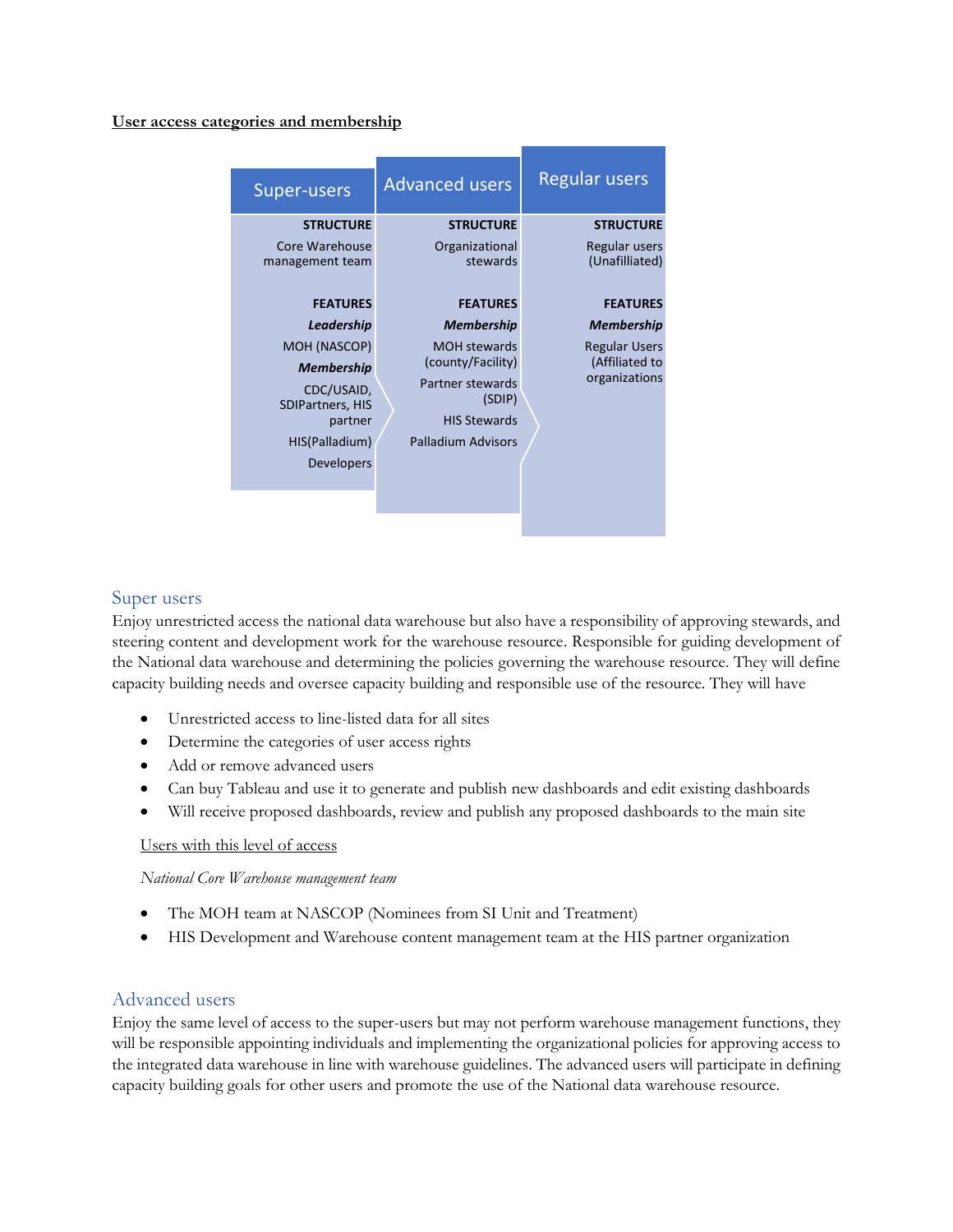- Unrestricted access to line-listed data for sites under their jurisdiction
- Able to generate custom dashboards to be escalated for consideration by the National team
- Able to assign user access rights to regular and advanced users for their organization or jurisdictions
- Can use tableau to manipulate data for their internal organizational use

#### Users with this level of access

#### *Organizational Stewards in MOH and Partner organizations*

- The organizational stewards at SDIP organizations,
- Organization stewards at MOH National program
- Organizational stewards at County level (sCHRIO)
- Organizational stewards at CDC and USAID
- Health facility staff and SCHMT like SCHRIO and SCASCO

#### <span id="page-4-0"></span>Regular users

- Access is restricted to published dashboards on implementation dashboards and GIS products
- Require user access rights to access detailed implementation dashboards and epidemiological data
- Do not have access to line listed data or pivot tables

#### Users with this level of access

*All others*

• The users will include all other users allowed to access the published dashboards

# <span id="page-4-1"></span>Warehouse Governance Structures

### <span id="page-4-2"></span>Warehouse steering and technical Committee

Warehouse will be managed by a core team consisting of the National AIDS & STI Control Team, SI & Clinical teams, Donor agencies, HIS support partner and selected Implementing partners & representatives of the USG. The steering team will be supported by a technical team that consists of Program and HIS experts to identify areas of development and products that is hosted in the National data warehouse. The technical committee will consist of

- Three representatives from the HIS partner (Development, M&E and clinical)
- Two Representatives from NASCOP (SI and Treatment)
- Four representatives from PEPFAR (SI&E and Treatment) equaly distributed between CDC and USAID
- A representative from 4 service delivery implementing partners as nominated by PEPFAR (Nominated by CDC/USAID)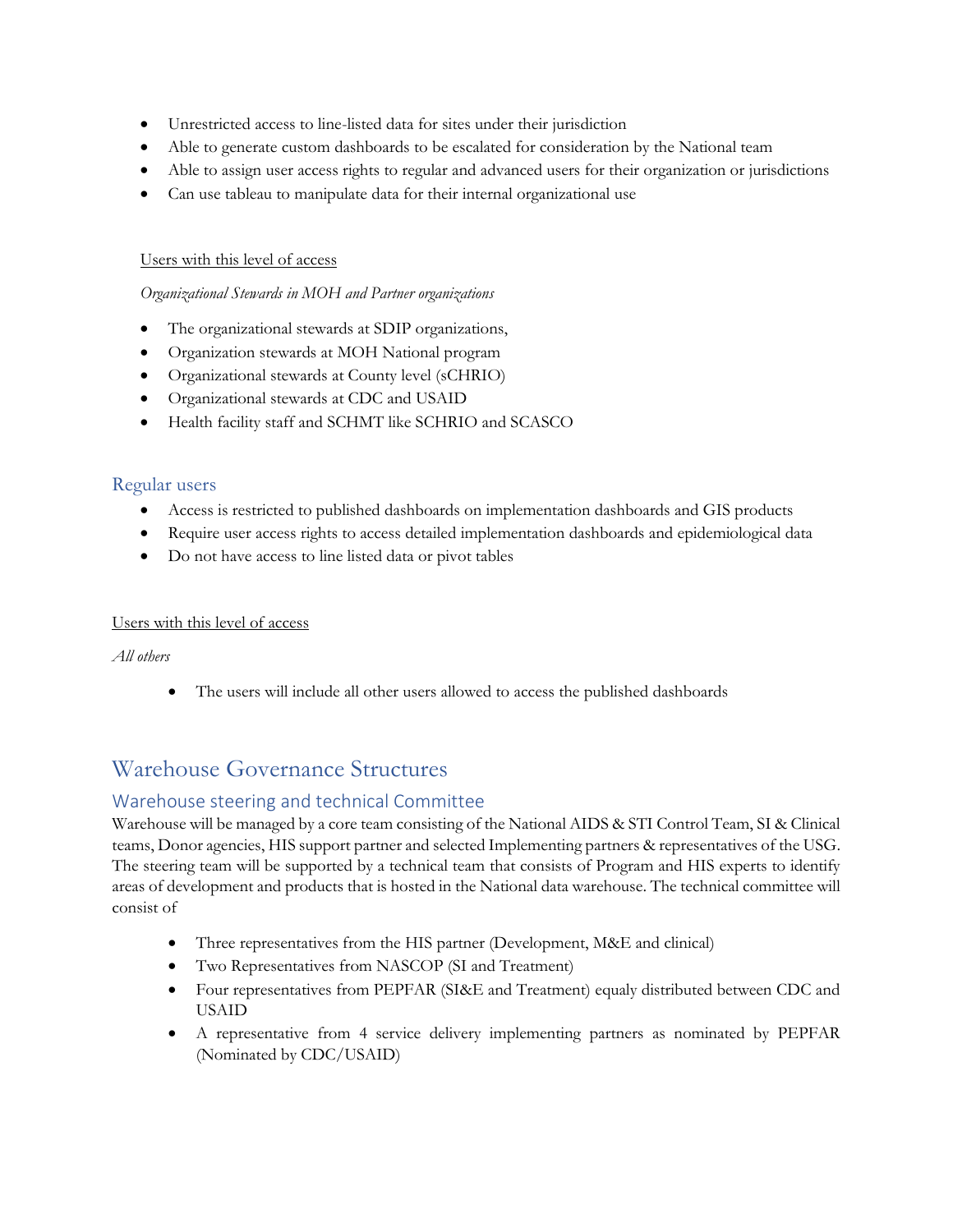The roles of the technical Committee will be to:

- Provide oversight over the development decisions and approve policies governing the warehouse management and use
- Promote the use of the National data warehouse on the use of the DWH resource
- Define additional, custom dashboards and reports to be published in the warehouse
- To approve proposed new data marts and approve prototype information products
- To discuss and get consensus on presentation of the products to the different categories for the warehouse
- To escalate useful or unique insights from organizational level analyses to the Management team for adoption to the main National data warehouse
- To define the long term and medium-term vision for the National data warehouse

They have super-user access to the Warehouse

#### **Responsibilities**

- Determine the strategic direction of the warehouse product
- To appoint and assign roles to stewards at SDIP level and regular users at all levels
- To coordinate development of custom dashboards and approve escalation of outstanding organizational dashboards to the Main site

### <span id="page-5-0"></span>County and partner stakeholders

Consists of Stewards for County & service delivery Implementing Partners and advanced other users in some Large Public Health facilities

#### **Responsibilities**

- Promote the use of the National data warehouse for program management decisions
- To appoint and assign roles to regular users at County and organizational levels
- To coordinate the development of dashboards for the ad-hoc section for their organizational uses

### <span id="page-5-1"></span>Field Support team

This is a special category of advanced users nominated as stewards from the HIS partner. They consist of the M&E and the ICT support teams and will be represented at the National steering team and the county teams. Their main role is implementation support

#### **Responsibilities**

- Role is to provide the ICT and Strategic Information support to the EMR implementations and health facility users
- Composed of the regional advisors, data use coordinators and the Health records and information staff at the health facility level
- Access to the implementation section of the National data warehouse